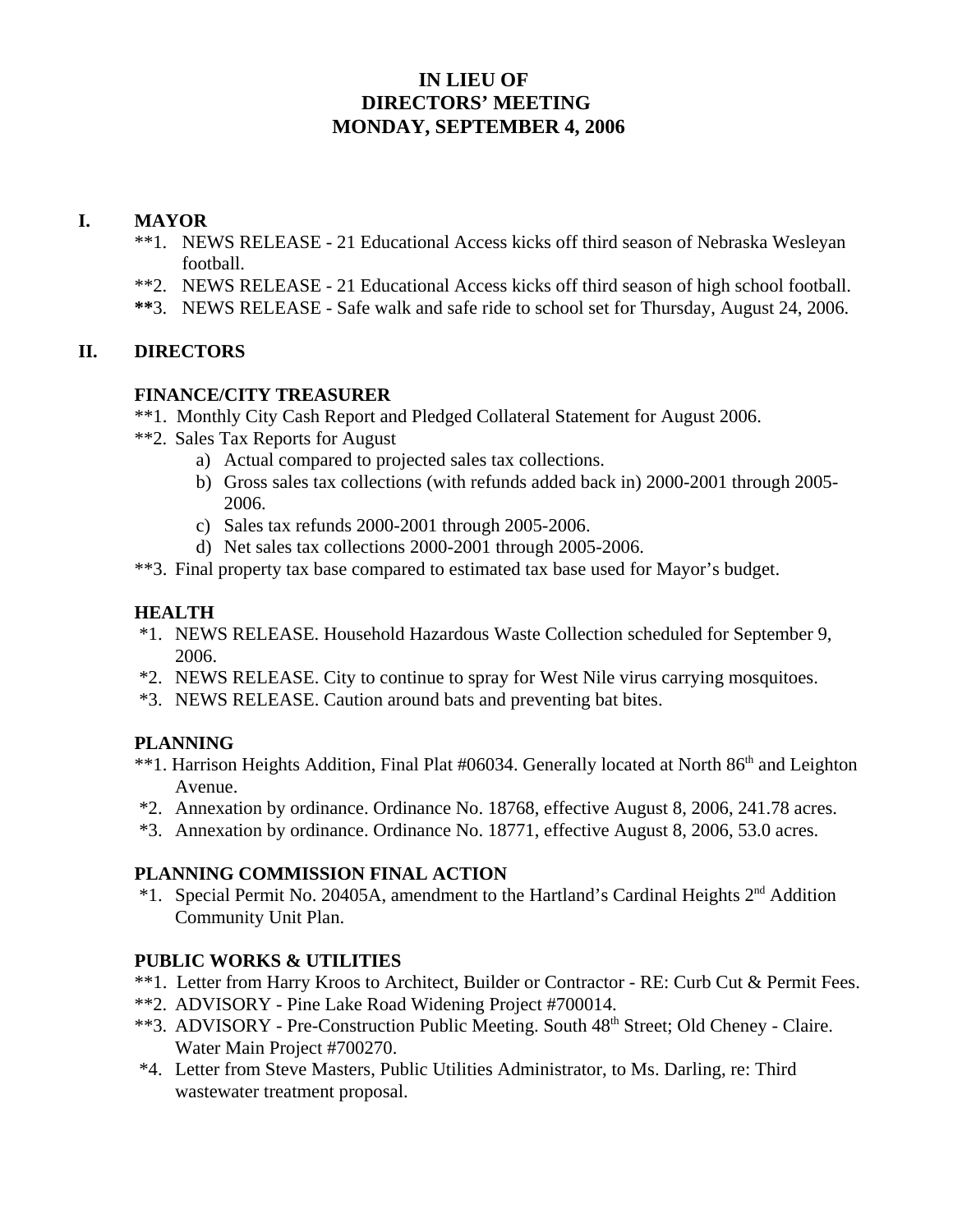- \*5. Letter to Joe Karas, from Harry Kroos, Sidewalk Services, re: Repair of sidewalk at 3111 So.  $54<sup>th</sup>$  Street.
- \*6. Correspondence from Nicole Fleck-Tooze re: 06-155 Orchard Street Water District.
- \*7. ADVISORY. Storm sewer project to start. Project #702257.

#### **URBAN DEVELOPMENT**

\*1. Street and alley vacation No. 06001, Fallbrook Boulevard.

#### **WOMEN'S COMMISSION**

- \*1. NEWS RELEASE. Women's Commission elects new officers for 2006-2007.
- \*2. NEWS RELEASE. Movies are for mommies and daddies, too!
- \*3. NEWS RELEASE. Nominations open for awards program.

### **III. CITY CLERK**

#### **IV. COUNCIL REQUESTS/CORRESPONDENCE**

#### **ROBIN ESCHLIMAN**

\*\*1. Information on square foot of airport project from Don Herz, Finance Director.

#### **DAN MARVIN**

\*\*1. Request to Karl Fredrickson & Roger Figard, Public Works & Utilities - RE: Request for information regarding road design standards (RFI#3 - 8/23/06)

#### **ANNETTE McROY**

\*\*1. Request to Harry Kroos, Public Works & Utilities Dept.-Sidewalks - RE: Sidewalk Repair (RFI#172 - 8/17/06).

### **PATTE NEWMAN**

- \*\*1. Request to Larry Worth, StarTran /Karl Fredrickson, Public Works/Steve Hubka, Budget Officer - RE: City bus drivers (RFI#40 - 8/09/06). — **1.) SEE RESPONSE FROM LARRY WORTH, STARTRAN RECEIVED ON RFI#40 - 8/16/06.**
- \*\*2. Correspondence from Mark Hunzeker, and petition requesting 44<sup>th</sup> Street railroad crossing be closed temporarily. (Delivered to Council Members on August 22, 2006)

### **V. MISCELLANEOUS**

- \*\*1. Email from anonymous constituent re: Authorization for independent opinion by an ex-city employee.
- \*\*2. Email fro m Marcee Metzger re: Support ban on concealed weapons in Human Services and Family Violence Facilities.
- \*\*3a.Email from John Malotky re: Vote no on proposals 06-140 and 06-141. (Council received on 08/21/06 before Formal Meeting)
- \*\*3b.Email from Colleen Malotky, re: Vote no on proposals 06-140 and 06-141. (Council received on 08/21/06 before Formal Meeting)
- \*\*4. Email from Susan Scott, Director of YWCA, re: Request YWCA be on list banning concealed weapons.
- \*\*5. Email from Marti McGuyver re: Cleaning up tagged property.
- \*\*6. Email from Larry Koelling re: Vote no on gun ordinances 06-140 and 06-141.